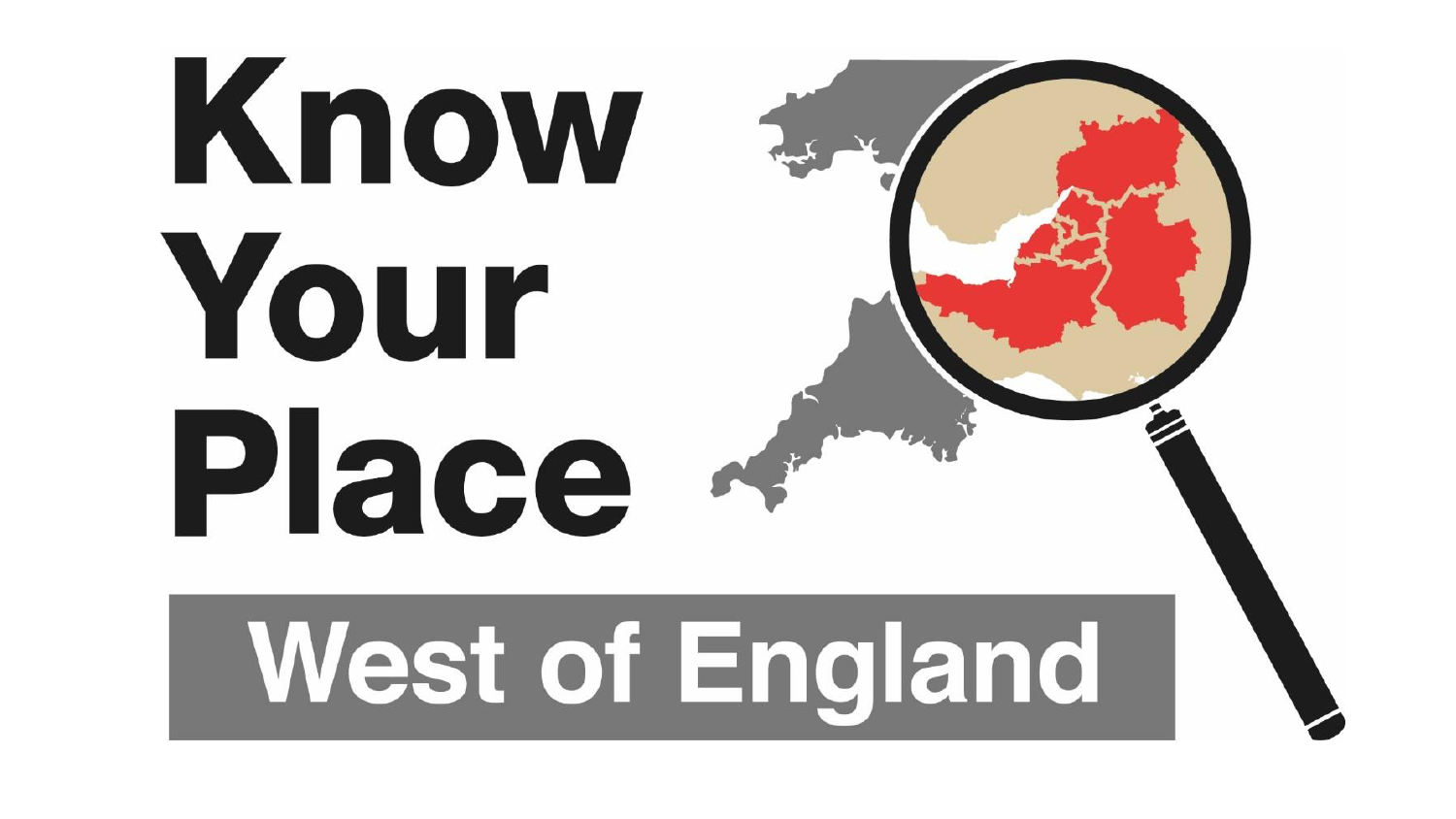## **Know Your Place in a nutshell**

**Digital mapping heritage project running to end 2016 Will cover West of England (B&NES, Somerset, Bristol, Gloucestershire, N.Somerset, Somerset, S.Glos and Wiltshire) Layers of historic maps show how area changes over time Mapped information from the Historic Environment Record Invites public users to add their own community heritage** *Free digital platform for heritage collections including photos, film, oral history, artefacts, archival documents*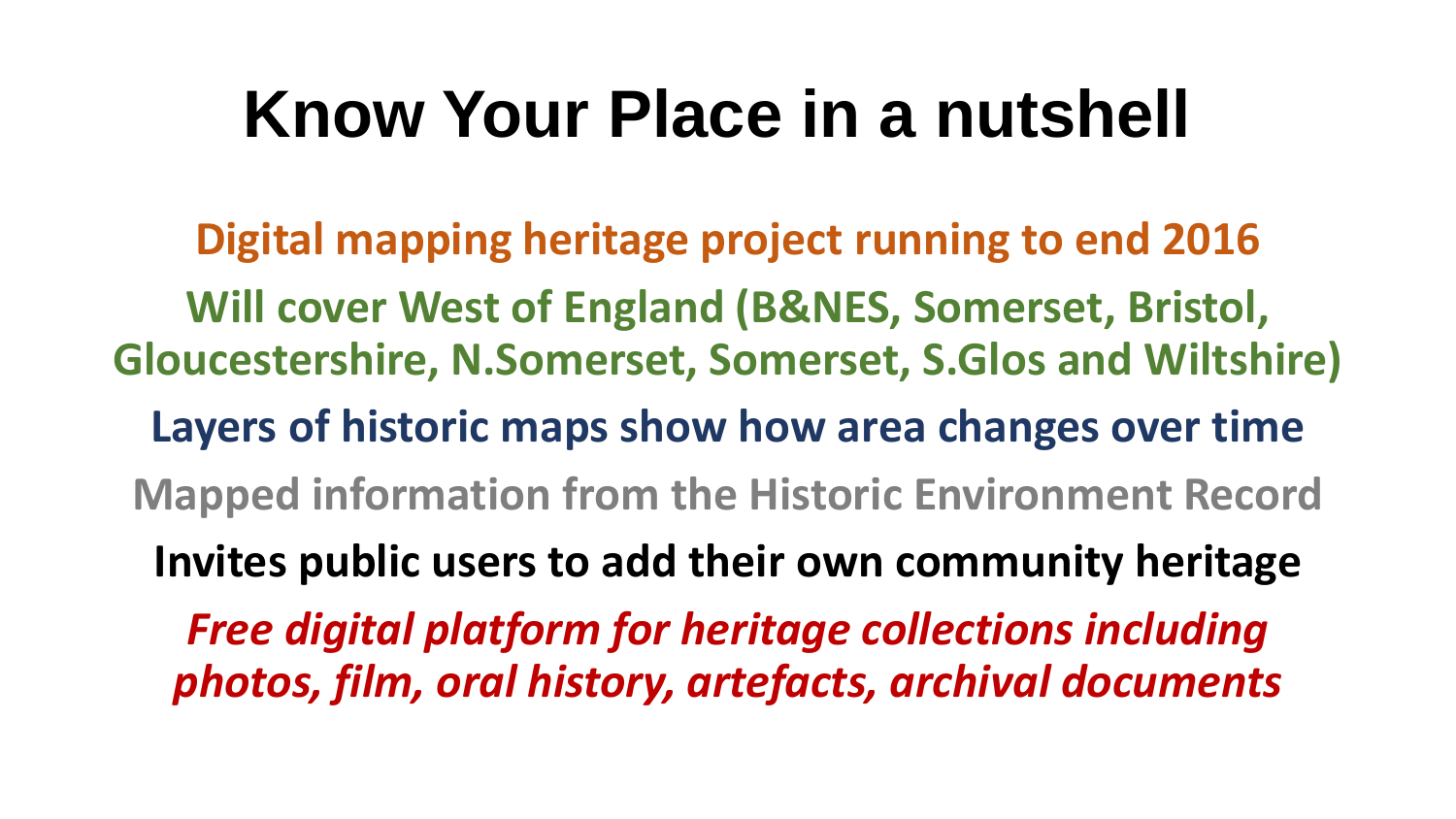## **How KYP can meet your needs**

*"Use digital technology to reach new audiences"*

*"Making these digitised records genuinely accessible and known to researchers"*

*"New ways of providing access to collections using digital technology"*

*"Making a view of our collection of artefacts available to a worldwide audience"*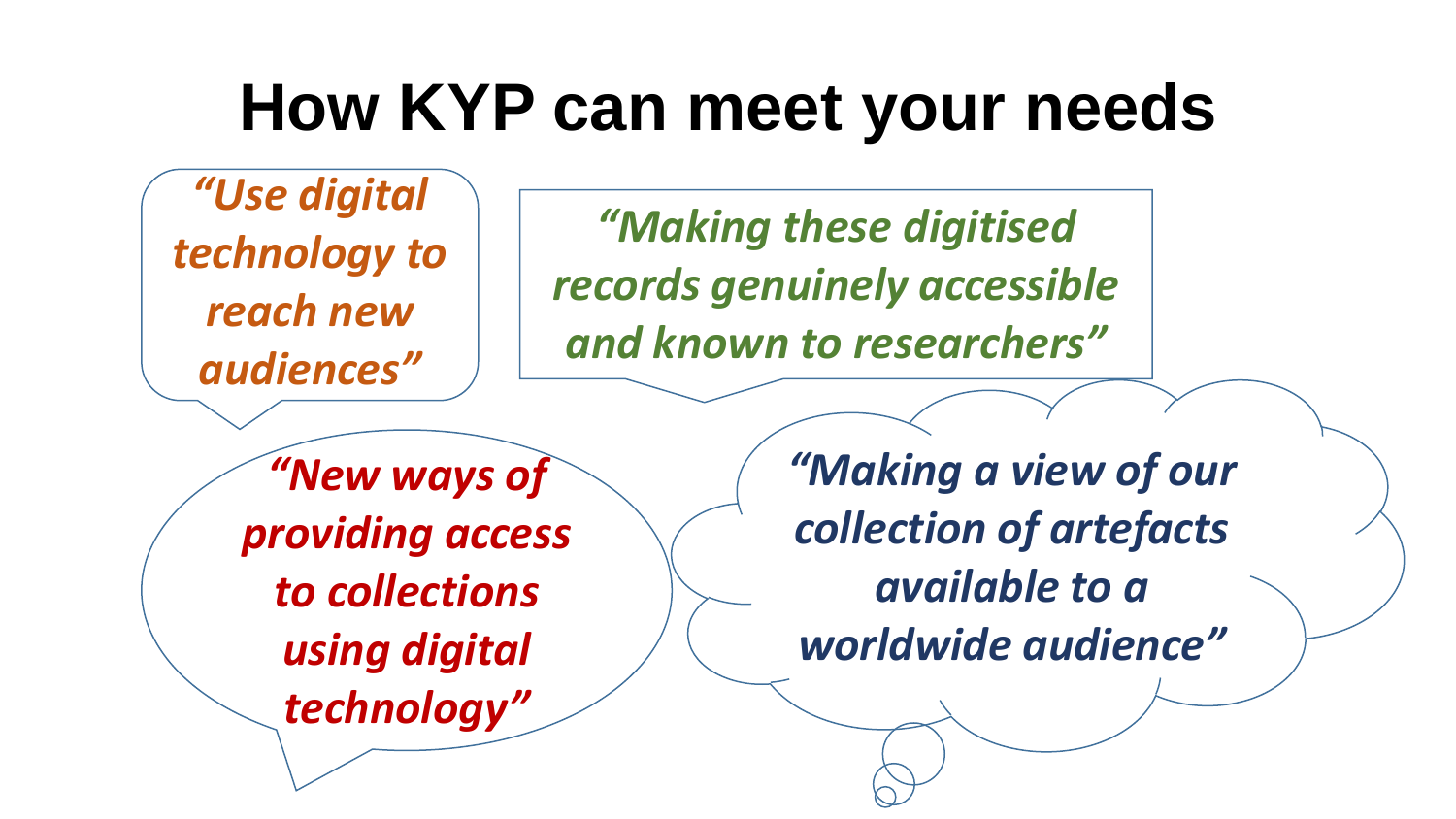# **Checklist for selecting collection items**

#### **Ask yourself:**

- **1) Has it been digitised?**
- **2) Does it have a geographical association that can be mapped?**
- **3) Do you hold its copyright, or do you have the copyright holder's permission?**
- **4) Are you prepared to publish an image of it?**
- **5) Is it the best example to showcase your collections & stories?**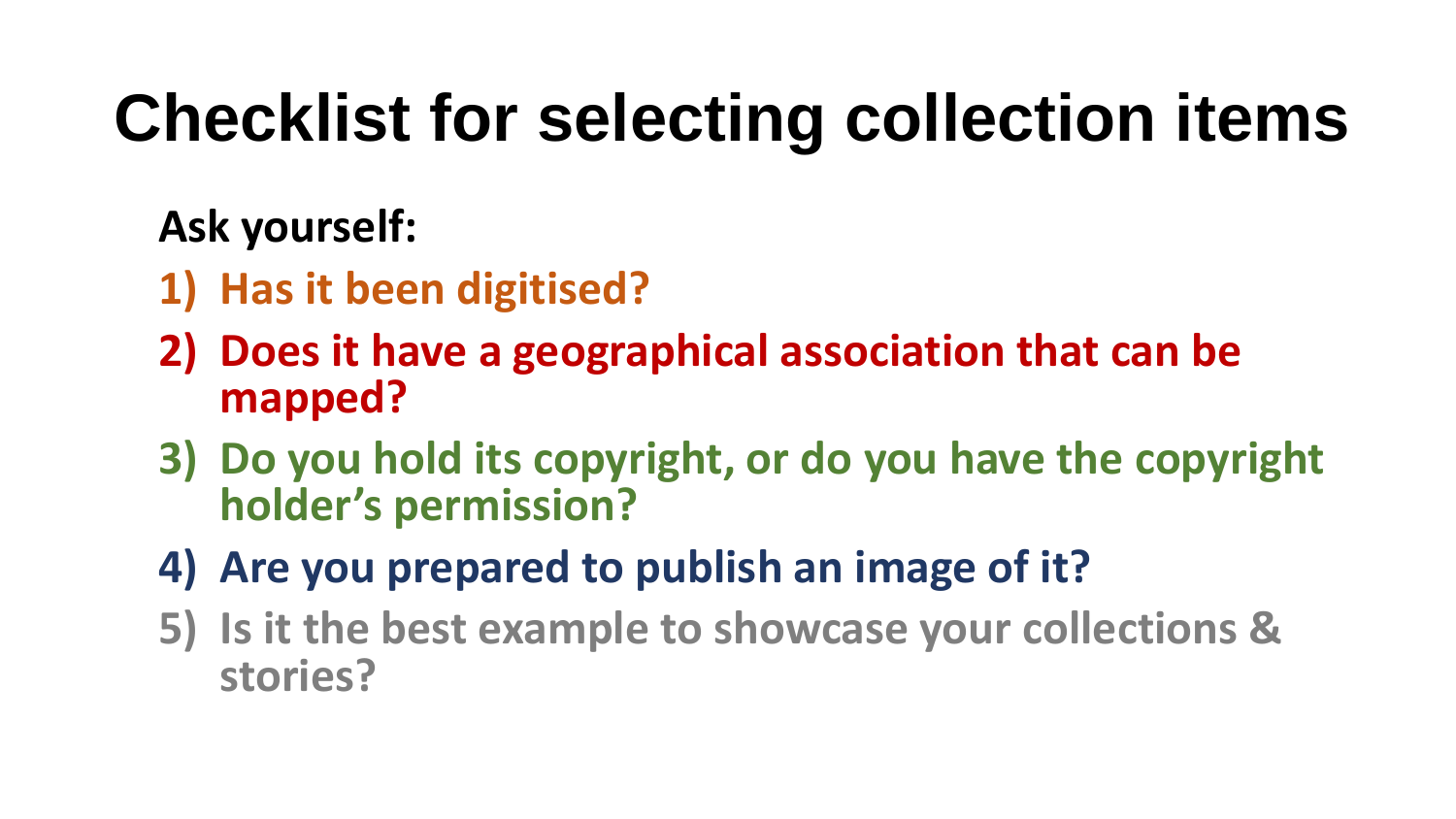### **3 simple steps to add your items… 1) Prepare**

**Get your material ready before you go online. You will need:** 

- **Object Title**
- **Type of item**
- **Detailed description** 
	- **Object condition**
- **Contact Information**
	- **Jpeg image**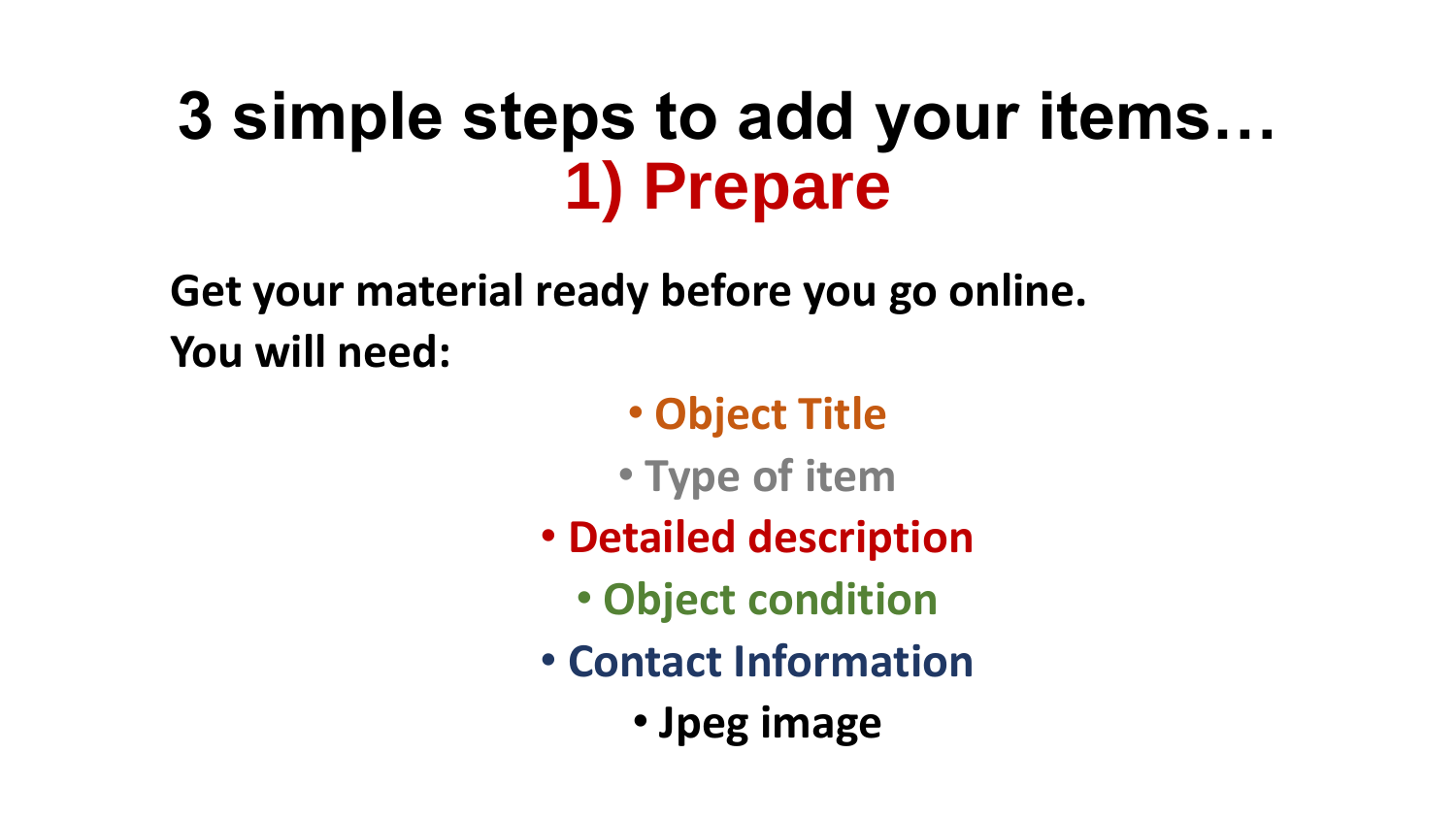#### **3 simple steps to add your items… 2) Locate**

**Search Know Your Place to find the right place. You will need to:** 

• **Have an address or historic location to search for**

• **Go online onto Know Your Place** 

• **Compare historic maps nearest the object's date**

• **Check and check again until you are happy**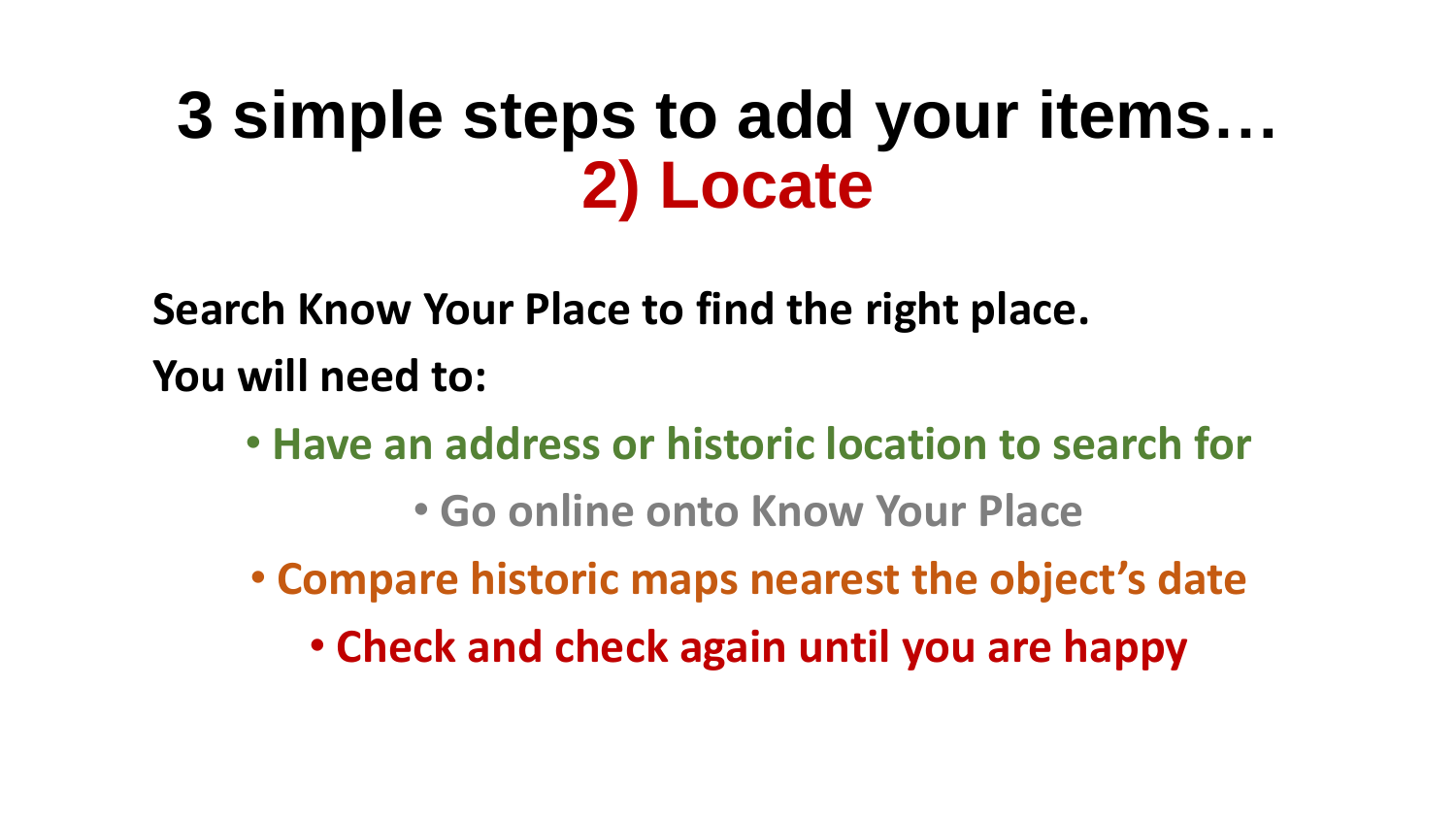#### **3 simple steps to add your items… 3) Contribute**

**Ready to add your collection item onto Know Your Place?**

#### • **Confirm that you have copyright**

- **Select the pencil icon and location to create a new record**
	- **Type information into the relevant fields on the record**
		- **Browse your computer to find the jpeg image**

• **Click submit**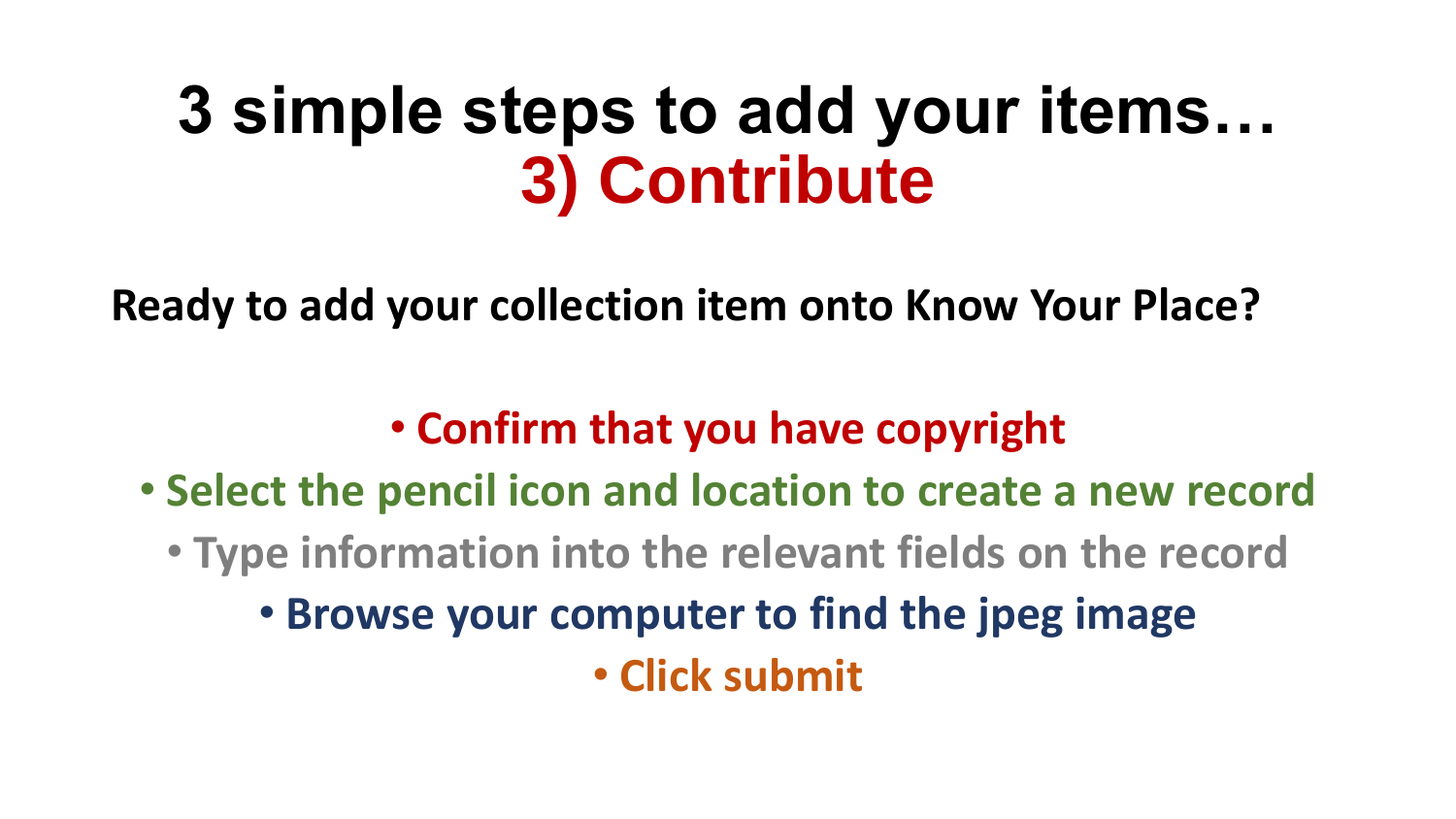# **Supporting resources**

- **Handouts: Project Postcard Information for museums**
- **Planning: Organisational Support to plan your project Training workshops for staff & volunteers**
- **Volunteers: Help finding people to work on your project**
- **Online: [www.kypwest.org.uk](http://www.kypwest.org.uk/) user instructions Top Tips and helpful blog articles Follow project news & developments**